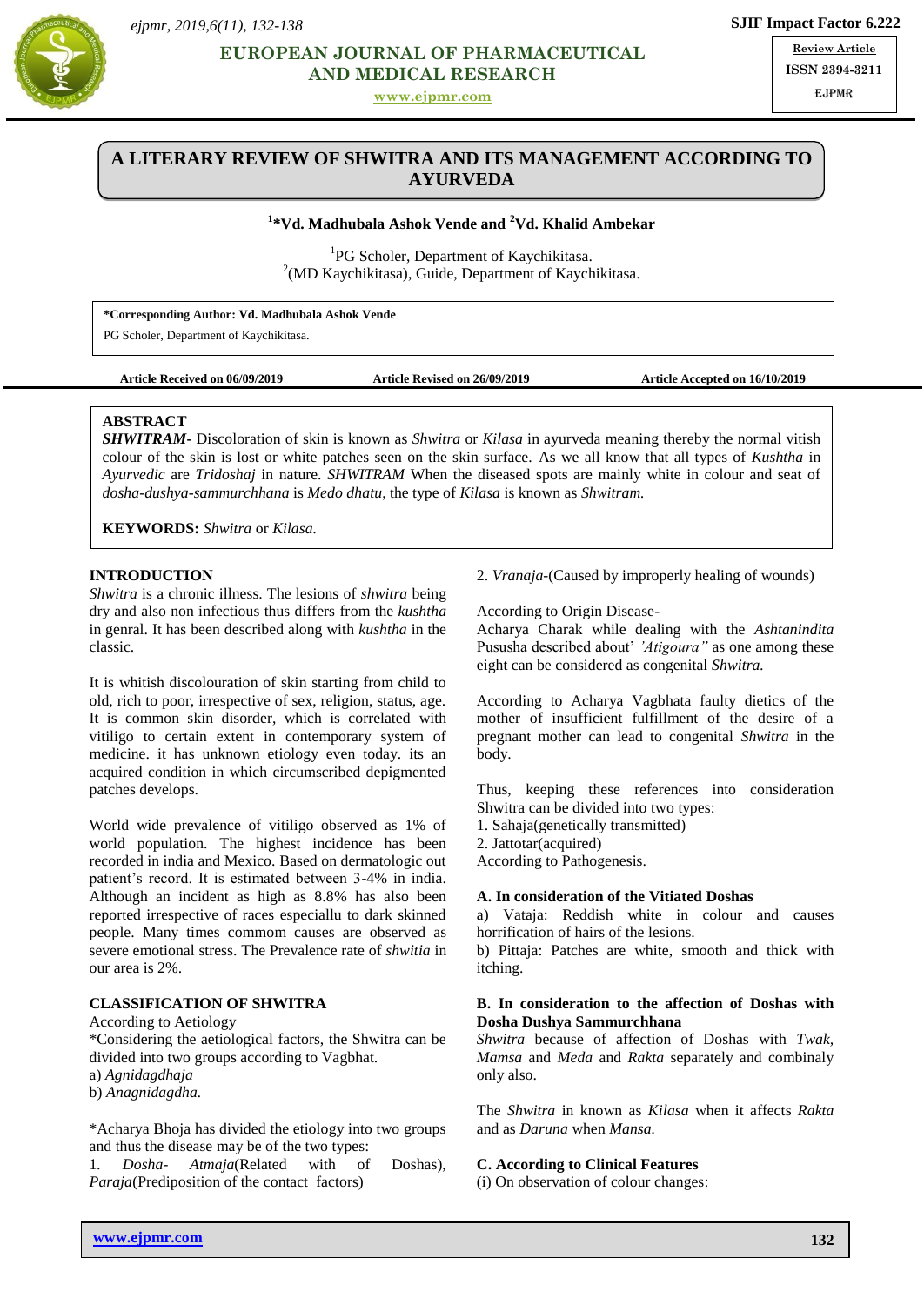**(a) Aruna Varna:** When *Vata* involves the *Rakta dhatu*. **(b) Tamra Varna:** When *Pitta* involves the *Mansa Dhatu.*

**(c) Shweta Varna:** When *Kapha* involves the *Meda Dhatu.*

ii) (a) According to Distribution of patches Ekadeshaja: Paches found at one part of the body. Sarvadeshaja: Patches found different parts of the body.

(b) Patches are isolated or not united which are stationary Patches are isolated indicating the progressive nature of the disease.

According to Prognosis.

1. Sadhya (curable)

2. Asadhya(Incurable)

### **MATERIALS AND METHODS**

For the presentreview detailed literary study performed. The detailed content and references are analysed from available text. Principle texts referred arecharaka, sushruta, vagbhata, and other samhita. Some other ayurvedic books also referred. Relevant references are taken from other modern books.

#### **HETU (Main cause)**

The aetiological factors of *Kushtha* described by different Aacharyas are as follows:

General aetiological factors of *Kushtha* are said as causative factors of *shwitra*. In Atharvaveda any factor causing vitiation of *Dhatus*, *Rakta*, *Mansa*, *Meda* and *Asthi* is the causative foctor of both *Kilasam* and *Palitam*. According to Charak lack of *Bhrajak Pitta* is the cause of pigmentary disorder of the skin. Incompatible cereals are the causative factors of *Kilasa* (Ch.Sut 26/102-103) Factors causing vitiation of blood are causative factors of *shwira* (Ch.Sut.28/12). Excessive intake of *Kapha Karak Dravyas* (A.H.Sha. 1/48). *Shwitra* is *Garbhaja* disorder. The disease is said to be caused by faulty dietocs of the mother or insufficient fulfillment of the desire of a pregnant mother (A.S.Su.  $22/1-3$ ).

Charak told the following factors mainly responsible for occurrence of Shivtra.

| Vachansi Atathyani                         | Telling lie          |  |  |
|--------------------------------------------|----------------------|--|--|
| Kritaghna bhava                            | <b>Indebtedness</b>  |  |  |
| Suranam Ninda                              | Insulting to divine  |  |  |
| sole                                       |                      |  |  |
| Guru-Dharshanam                            | Disobedience<br>to   |  |  |
| teachers                                   |                      |  |  |
| Papa – Kriya                               | Sinful acts          |  |  |
| Purva Kritam Cha Karma -<br>pervious Birth | Sinful<br>of<br>acts |  |  |
| Virodhi Cha Annam                          | Incompatible diet    |  |  |

#### **Samprapti Ghatak-(favorable things for disease)**

a) *Doshas: Vata*-especially *Udana Vayu.*

b) *Dushya: Rasa, Rakta, Mansa, Meda.*

c) Srotas: *Rasavaha, Raktavaha, Mansavaha, Medovaha.*

d) *Sroto Dushti Lakshan: Sanga, Vimarga-Gaman. e) Marga: Bahya Rog Marga. f) Gati: Tiryaka. g) Adhishshthana: Twacha. h) Chirkari.*

#### *SAMPRATI*

The disease *Shwitra* is a *Bahya Roga* Where internal environment of the body is markedly hampered. In various Ayurvedic classics, it is described as a *Tridoshaja Vyadhi*, Where *Pitta*; is excessively vitiated. No clear-cut patheogenesis (*Samprapti*) of *Shiwitra Roga* is described in the main Ayurvedic classic except *Hareeta Samhita*.

On the basis of different Samhitas, following are the *Samprapti* of *Shivitra*.

#### **Charak Samhita**

The three *doshas* (*vata* etc.) being vitiated affect the skin, blood and lymph. Thus, these seven are the pathogenic materials of leprosy and other skin disorders, Hence forth, seven types *(*of *maha kushtha*) and eleven types of *(kshudra kushtha)* arises.

#### **Sushruta Samhita**

The aggravated *vayu* in combination with the aggrivated *pittam* and *Kapham* enter into the *sira*, which transversely spread over the surface of the body. Thus, the enranged *vayu* deposits the *pitta* and *kapha* in the skin through the medium of their channels and spreads them over the entire surface of the body.

The regions of the skin in which the aforesaid Doshas are deposited become marked with patches. The Doshas thus lodged in the skin, continue to aggravate and having been neglected at the thus contaminated the fundamental dhatu of the body.

#### **Ashtang Sangraha**

Sinful acts of previous birth vitiates vatadi doshas. These viatiated doshas circulate through *tiryak siras* and cause pathogenesis in *Rakta, Mnasa Twacha* and *Twachagata lasika*. During the cource of pathogenesis when they get aggravated of viatiated more and more, they come out on the surface of the body. i.e skin and produce discoloration in the form of patches. This presentation of the skin in the form of discolored patches in known as *Kushtha.*

**Ashtanga Hridayn:** Dietic irregularities and irregular life styles, habit and specially *Viruddha Aahara*. unethical speech. Insult to elders and honest person. ideal and religious persons or murder of these people to acquire property belonging to other and other sinful acts or sinful acts of the previous birth vitiates vatadi doshas. These vitiated doshas reach Twacha. *Lasika. Rakta* and *Mansa* through circulation by tiryaksiras. On reaching the above dhaIm/updlzamdmhm make them Shilht'la tie. they cause laxity of {hmdimlus. Time *dosha* and *dushya*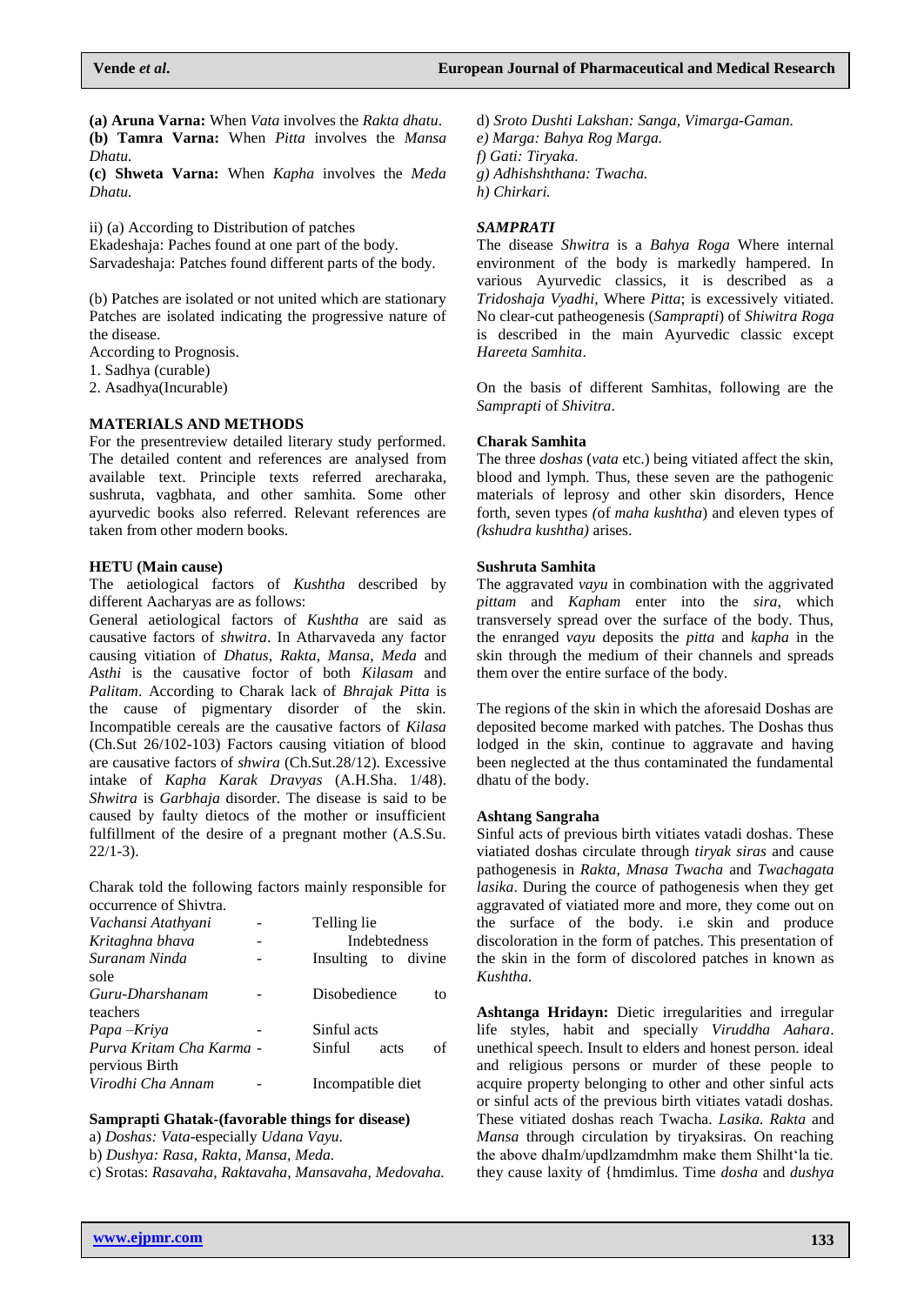together produce discoloration of skin. This discoloration is termed as *Kushtha.*

follow general premonitory features of the *Kushtha* itself.

## *POORVA ROOPA*

The disease *Shwitra* appears abruptly without any specific premonitory features. Of course, the disease may

The Poorva Roopa described by eminent Acharya's are as follws-.

**Table 5: General Premonitory features of Kushtha Roga in different Classics.**

| S.<br>NO. | Poovroopa                                                                | $A-32$<br>Charak         | $A-33$<br>Sushruta       | $A-34$<br>A.H.           | $A-34$<br>A.S.           | $A-35$<br>M.N.               | A-34 B.P.                |
|-----------|--------------------------------------------------------------------------|--------------------------|--------------------------|--------------------------|--------------------------|------------------------------|--------------------------|
| 1.        | Sparsha-agytvam (loss of touch<br>sensation)                             | $^{+}$                   |                          |                          |                          | $+$                          |                          |
| 2.        | Sveda asveda (excessive<br>sweating/absence of sweating).                | $^{+}$                   | $+$                      | $+$                      | $^{+}$                   | $^{+}$                       | $+$                      |
| 3.        | Vaivarnya (Colour change)                                                | $+$                      | $^{+}$                   | $+$                      | $^{+}$                   | $\overline{a}$               | $+$                      |
| 4.        | Koth (Rashes)                                                            | $+$                      |                          |                          |                          | $^{+}$                       |                          |
| 5.        | Lomharsha (Horripilation)                                                | $+$                      | $^{+}$                   | $+$                      | $+$                      |                              | $^{+}$                   |
|           | Kandu (Itching)                                                          | $+$                      | $^{+}$                   | $^{+}$                   | $^{+}$                   |                              | $+$                      |
| 7.        | Toda (Piercing pain)                                                     | $\overline{a}$           | $\overline{\phantom{a}}$ | $+$                      | $+$                      | $\qquad \qquad \blacksquare$ | $+$                      |
| 8.        | Shrama (Physical fatique)                                                | $^{+}$                   | $\overline{\phantom{0}}$ | $+$                      | $+$                      | $\qquad \qquad \blacksquare$ |                          |
| 9.        | Klama (Mental Fatique)                                                   | $+$                      | $\blacksquare$           | $\blacksquare$           | $\blacksquare$           | $\blacksquare$               | $\blacksquare$           |
| 10.       | Vranana Amdhikam shoolam                                                 | $+$                      | ÷.                       | $^{+}$                   | $^{+}$                   | $\sim$                       | $+$                      |
| 11.       | Shigrotpattischirsthic (Early<br>manifestation along with<br>chronicity) | $^{+}$                   |                          | $+$                      | $+$                      | $^{+}$                       | $^{+}$                   |
| 12.       | Daah (Burning senasation)                                                | $^{+}$                   | Ξ.                       | $+$                      | $^{+}$                   | $\blacksquare$               | $^{+}$                   |
| 13.       | Suptaangata (Numbness)                                                   | $^{+}$                   | $^{+}$                   | $+$                      | $+$                      | $+$                          | $+$                      |
| 14.       | Kshatavisarpana                                                          | $\overline{\phantom{a}}$ | $+$                      | $\overline{\phantom{a}}$ | $\overline{\phantom{a}}$ | $\overline{\phantom{a}}$     | $\overline{\phantom{a}}$ |
| 15.       | Ruksha<br>(Dryness)                                                      |                          |                          |                          | $^{+}$                   |                              | $+$                      |
| 16.       | Atishlakshna (Smoothness)                                                |                          | ۳                        | $+$                      | $+$                      | $\overline{a}$               | $+$                      |
| 17.       | Kharasparsha (Roughness)                                                 |                          | $^{+}$                   | $^{+}$                   | $+$                      | $+$                          | $+$                      |
| 18.       | Asrijah Kashranya<br>(Blackish discoloration of blood)                   |                          | $\hspace{0.1mm} +$       | $^{+}$                   | $^{+}$                   |                              | $^{+}$                   |

#### *ROOPA*

It is white or red or coppry discolorstion of the skin or mucus membrane without anyexudation. Leukotrichia may or not be present. Burning, heaviness, numbness, loss of hair, swelling centrally in the patches may be associated with it. Charaka has described the symptoms of shwitra on the basis of colour of patches(Ch.Chi.7/174.).

*Doshas* situated in *Dhatus* Colour of Patches

*Mansashrita Tamra*(Coppery) *Medashrita Shweta*(White)

the basis dominancy of Dosha.

Acharya Sushruta, Vagbhata, Madhavkar and Bhavmishra have mentioned the symptoms of *Shwitra* on

*Raktashrita Rakta*(Red)

These are as follows:

Clinical Features of Shwitra described in different Ayurvedic.

| Sr.no. | Roopa                                                                            | $A-37$<br>Su. | $A-38$<br>A.S | A.H | M.N | $A-39$<br><b>B.P.</b> |
|--------|----------------------------------------------------------------------------------|---------------|---------------|-----|-----|-----------------------|
|        | Colour of patches<br>Shweta(White)<br>Kamal Patravat<br>(Red)Tamra(Coppery)Aruna |               |               |     |     |                       |
|        | Parisravi(Exudate)                                                               |               |               |     |     |                       |
|        | Sakandu(Itching)                                                                 |               |               |     |     |                       |
|        | Sadaham (Burning)                                                                |               |               |     |     |                       |
|        | Ruksha (Non-unctosness)                                                          |               |               |     |     |                       |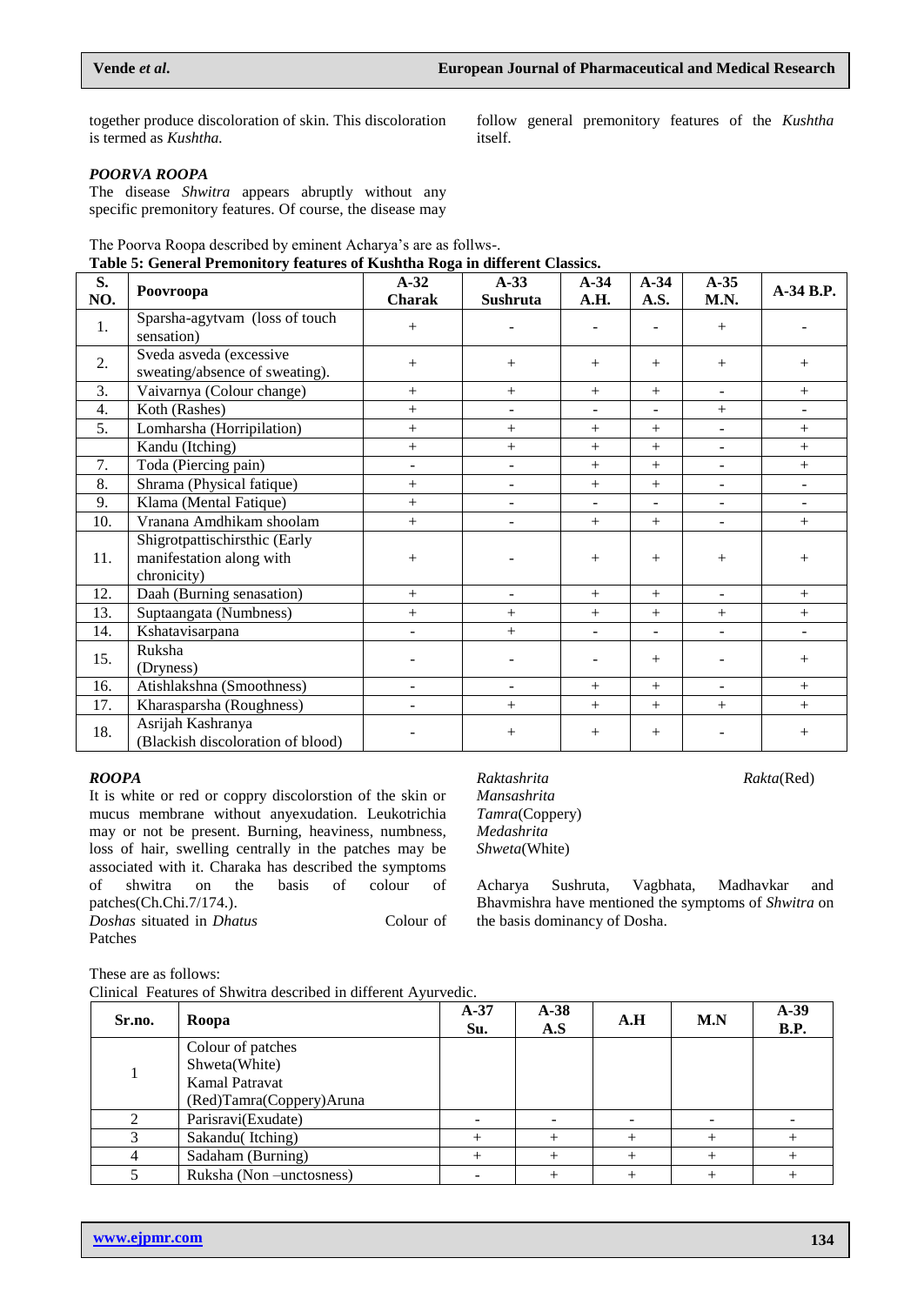|    | Snigdha (Unctousness)               |  |  |  |
|----|-------------------------------------|--|--|--|
|    | Parusham                            |  |  |  |
|    | Romadhvansi (Loss of Hair follicle) |  |  |  |
|    | Paridhyansi                         |  |  |  |
| 10 | Mandala                             |  |  |  |
|    | Ghana/Bahalam                       |  |  |  |

## **Prognosis (Sadhya-Asadhyata)[21,22,23]**

The disease Shwitra is an obstainate of skin-disorder i.e very difficult to cure.

Ofcource, some patients may be cured by the use of *Samashodhana* therapy, bloodletting, *Virechan Karma.*

#### **Sadhya(Curable)**

According to difficult Samhita the curability of Shwitra depends upon many factors i.e of hair of the affected part, duration of the illness and number of patches etc. The following factors have been mentioned by Acharyas Charaka and Acharya Vagbhata.

#### **Charak Samhita**

According to Acharya Charak the Shwitra is curable which has no red hais, thin, pale and not very old possess mild swelling in its middle part(ch.chi.7/176).

#### **Ashtang Hridaya**

In opinion to Vagbhata that Shwitra is curable which is thin, the colour of hair of that area has not been changed

Showing Sadhya Lakshanas of Shvitra

into white, the patches are not merged each other, not quite old and have not been caused by burn(A.H.Ni14/40).

### **Asadhya (Incurable) Charak Samhita**

According to Acharya Charak the Shwitra in which the patches exist to nearly that these cannot be differentiated from one-another, patches are numerous in number, hair of that area has been changed into red colour and duration of disease is more than one year is not curable(Ch.Chi 7/175).

#### **Sushruta Samhita**

According to Sushruta the Shwitra in which patches are mixed with one- another occurs on lips, palm, planter surface of the feet and genital organs, hair have changed into red colour and caused by burn is incurable.

#### **Poor Prognosis of Shwitra**

It is started that after the Shodhan of the body by' Vaman and Virechan Karma' and different 'Raktamokshana'use of Virukshan dravyas.

| S.No. | Lakshana                         | <b>A-44 CH</b> | A-45 A.H. | A-45 M.N. | A-45 B.P. |
|-------|----------------------------------|----------------|-----------|-----------|-----------|
| ı.    |                                  |                |           |           |           |
| 2.    | Araktaloma                       |                |           |           |           |
| 3.    | Ashuklaroma                      |                |           |           |           |
| 4.    | Tanu                             |                |           |           |           |
| 5.    | Pandu-Varna                      |                |           | $^{+}$    |           |
|       | Natichirottam of Mahavakasham    |                |           |           |           |
| 6.    | Unnatam in Madhyavakasham        | $^{+}$         |           |           |           |
|       | Asamsritam                       |                |           |           |           |
| 7.    | Anagnidagdhaja (not due to burn) |                |           |           |           |
| 8.    |                                  |                |           |           |           |

Continuous use of Sattus, Shwitra is curable where it is less severe.

#### **Showing Asadhya Lakshnas of Shwitra.**

| <b>S.NO.</b> | Lakshana                                   | $A-46$<br><b>CH</b> | A-47 Su. | $A-48$<br>Su. | $A-49$<br>M.N. | $A-49$<br>B.P |
|--------------|--------------------------------------------|---------------------|----------|---------------|----------------|---------------|
| ī.           | Raktalom                                   |                     |          |               |                |               |
| 2.           | Abhinanam/Samdadd ha Mandalam              |                     |          |               |                |               |
| 3.           | Bahu                                       |                     |          |               |                |               |
| 4.           | Varshaganotpannam<br>Hastha-Pada Tal Jatam |                     |          |               |                |               |
| 5.           | Guhyam Jatam(Sex organ)                    |                     |          |               |                |               |
| 6.           | Aushtheshu(Lip)                            |                     |          |               |                |               |
| 7.           | Agnidagdhaja                               |                     |          |               |                |               |
| 8.           |                                            |                     |          |               |                |               |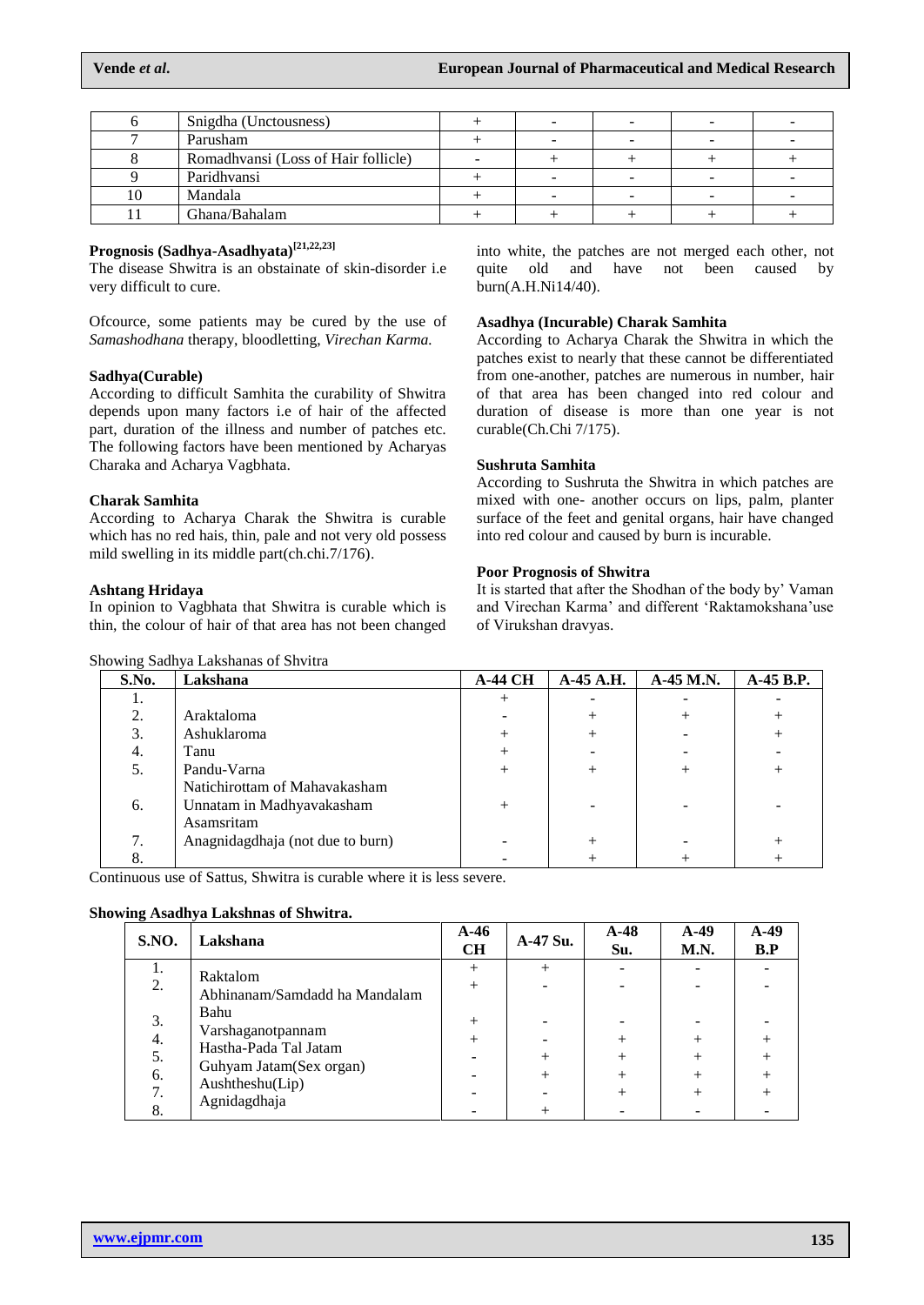## **PRINCIPLE MANAGEMENT OF SHVITRA ROGA (Chikista Karma)**

There is no special description available in Samhitas regarding the "Chikitsa sutra" of Shivtra. It is not possible to find out any special treatment regarding this disease. However, some scaued matter of descriptions are available in these texts.

All Acharyas have similar view the Shwitra or Kushtha should be initially treated by Samshodhan Karma followed by Samshaman Karma. memforc, treatment of Shwitra has been divided into two groups:

- 1. Samshodhan
- 2. Samshaman

### **Samshodhan Karma**

Both Charak and Vagbhatt have given stress on Samshodhan therapy together with internal use of some drugs for 'he cure of Shwitra Roga. Patients of Shwitra should be always treated by Samshodhan.

i.e. -Snehan, Swedan, Vaman and Virechan Karma.

After the Samshodhan Karma Sansran Karma should be applied. For Sansran Karma the patient should be subjected to Virechan Karma by Malapee-Rasa along with Guda (Jeggery). He should then be anointed with oil. (Snehakriya) and exposed to sunry according to his/her tolerance. By this time when he feels appetite or thirst, peya should be given for three consecutive days.

Kwath of Malapee Twak and Aksha (Baheda) Twak with Bakuchi Kalka may be given to drink followed by exposure to sun light and when blisters form, takra without salt may allowed to take with meal.

Eat the Bhringaraja fried in taila, kept in iron container and drink the milk boil with Asanasara. Internal use of Goumutraishta is also told by Vagbhata. Acharaya Sushruta has described the Samshodhan Karma specifically according to the involvement of dhatu and in more detail in comparision to Charaka. He has mentioned that when there is appearance of Poorvaroopa Sanshodhan Karma i.e Vaman, Virechan should be applied.

When Kushtha situated on skin, shodhan and alepan karma should be done. When Kushtha incumbents in blood shodhan, Alepana, Kashaya pana Raktamokshan should be done. When kushtha reaches in Mansa Dhatu, Shodhan, Lepa, Kashaya-Pana, Raktamokshan, Asava-Arishtha, Mantha and Prash(Avaleha)should be used.

When Kushtha situated in Medodhatu, Sanshodhan and Raktamokshan Karma should be done then Bhallataka, Shilajeeta, Swarnmakshika, Guggulu, Agaru, Twak, Khadir, Asana and Ayaskruti therapy should be advocated. When Kushtha reaches in Asthi Dhatu it becomes Asadhya.

According to Vagbhata the treatment of shwitra has described in Shwitra Krimi Rogadhikar (A.H Chi. 20/Shwitra Krimi Rogadhikar).

In Ashtang Hridaya, it has also been described that patients of shwitra (Kushtha) should be asked for Vaman Karma at fortnight intervals, Virechan after every one<br>month, Shirovirechana after three days and month, Shirovirechana after three days and Raktamokshanas after every six months.

Almost all the Acharyas suggested the Sunrays therapy in treatment of Shwitra. The opinion of Brihattrayi, regarding of the principle of treatment of Shwitra is summarized in specific manner and is as follows:

- 1. Langhan Chikitsa (Including Seven types of Shaman and Five types of Shodhana)
- 2. Samshodhan especially Virechana
- 3. Raktamokshana
- 4. Kashaypana (internal drug administration)
- 5. Alepana
- 6. Sunrays therapy

#### **Shaman Chikitsa**

Various permutations and combinations have been described for internal and external use along with sun exposure by Acharyas in their respective Samhitas regarding Shaman Chikitsa in the Shwitra Roga. A detailed description of various single and compound drugs are as follows:

Acharya Charak has mentioned 10 dravays which are anti-dermatosis (Kushthaghna) these are:

Khadir, Haritaki, Amlaki, Haridra, Bhallatak, Saptaparna, Aragvadh, Kanher, Vidang and Jati.

Dhatus: Sphatik, Kasisa, Parad, Gandhak, Manashila

Mutra(Urine): Eight kind of urines are namely: Urine of sheep, goat, cow, buffalo, elephant, camel, ass, horse are indicated for the treatment of Shwitra.

### **Extrernally (Topical)**

- 1) Manahshiladi Lepa (Ch. Chi.)
- 2) Ayorajadi Lepa (Yog-R)
- 3) Trifaladi Lepa (Yog-R)
- 4) Swarnapushpadi Lepa (Su. S.)
- 5) Neelotpaladi Lepa.
- 6) Lepa of Bakuchi,
- 7) Hartaal
- 8) Cow urine (Dhanvandari Nighantu)

9) Lepa of Manahshila

10) Vidang.

11) Burnt bone of donkey and kadali kshara in cow blood (Ch. Chi. 7/168), 12Saindhav in elephant urine (Ch. Chi. 7/169)

13) Kakodumbara, Avalguja beej and Chitrak in cow urine (Ch. Chi. 7/170),

14) Manahshila in Barhipitta (Bile of Peacock) (Ch. Chi. 7/170)

15) Putikeeta etc foe Lepa.(Su.Chi.9/16), Krishna sarpa mashi with Bibhitak taila for lepa(Su.Chi.9/17)

16) Kukkuta Mala lepa(Su.Chi.9/19-20)

17) Ganjalindaja Kshara for lepa (A.H.Chi.20/14)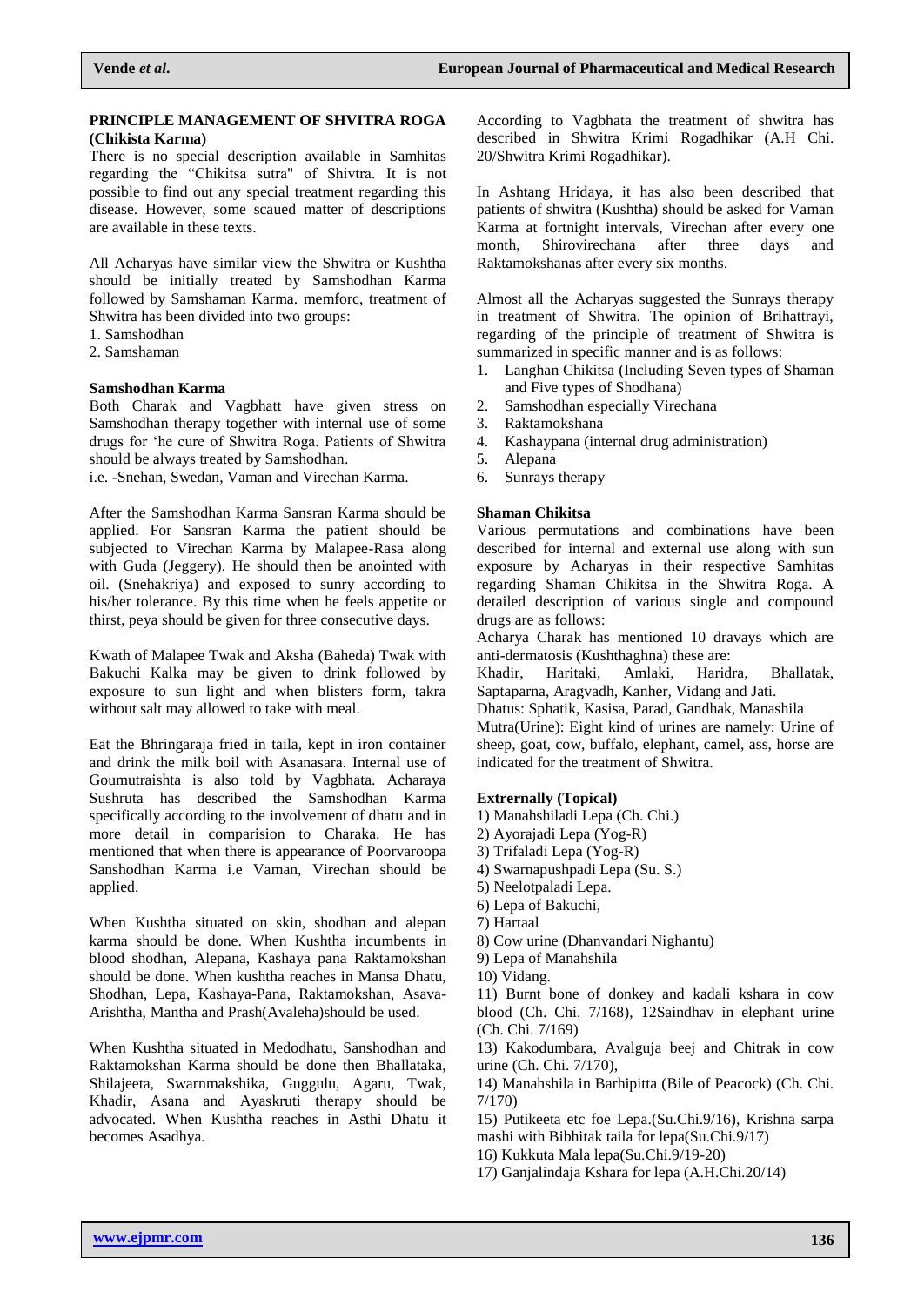18) Pootikeeta in Rajavriksha(Amalatasa)(A.H Chi.20/10),

19) Ash of burnt skin of Leopard and elephant in taila(A.H.Chi 20/ 10) 20)Hriber Kshara with Shikhi (Peacock) Pitta (Su. Chi. 9/26)

21) Bringraja, haridra, Durva, Jati, Vidang, teel, Chitrak, Harichandan in cow urine (Ha. Sha. III Sthan 39/58)

- 22) Kasis
- 23) Rochana
- 24) Kanakpushpi
- 25) Saindhav (Ch. Chi. 7/167).
- 26) Neelotpala,
- 27) kushtha.

### **Taila**

- 1) Marichyadi Tail (A.H.)
- 2) Mahamarichyadi Tail (B.P.)
- 3) Tuvarak Tail (Ch. Da)
- 4) Dhattur Beej (A.H.)
- 5) Kanakkshiri Tail (Ch.)
- 6) Sveta Karviradi Tail (Ch.) (Ch. Da)
- 7) Jyotishmati Tail (Yog-R)
- 8) Visha Tail (Yog-R) (A.H.)
- 9) Somraji Tail (A.H.)
- 10) Trina Tail (A.H.)
- 11) Shwitradi Tail
- 12) Kushthadi Tail
- 13) Kushthavidravan Tail
- 14) Panchanana Tail (Bh. R.)

## **Abhyantar Prayogarth**

**Kwath: (Decoction)** Dhatri Khadir Kwath (Sh. S.), Manjishthadi Kwath(B. P.) Khadir Kwath Patol Muladi kwath

#### **Churna**

Panchnimbadi Churna (A.H.) Trifaladi Churna (A.H.) Somraji Churna (Ch. D.) Bakuchi churna (Ch. D.) Shashank Lekhadi Churna(Ch. D.)

### **Vati-Gutika**

Ekvivshatika Guggul(Yog-R.) (Cha. D.) Shashilesha Vati (Yog.R) Vyoshadi Gutika(Ch. D.) Avalgujadi Gutika (Cha. D.) Amruta Guggul (Bh. R.).

### **Grita:(Medicated Ghee)**

Mahaneet Grita(A.H.) Vajrak Grita(A.H.) Tiktashatpal Grita(Ch.) Mahatiktak Grita(Ch.) Panchatiktak Grita(A.H.) Somraji Grita (B.P.).

#### **Asav-Arishta**

Khadirarishta, Sarivadyasav, Madhavasav(Ch.), Kanakbindvarishta(Ch.), Manjishtharishtha.

#### **Rasa:(Compound Preparations)**

Rasamanikya(Bh.R.) Gandhak Rasayana(Bh.R.) Talkeshwar Ras(B.P.) Vijayeshwar Rasa(Yog-R) Udaytikta Rasa Lankeshwar Rasa (R.S.S.) Paribhadra Rasa (R.S.S.) KushthaKuthar Rasa(R.S.S.) Kushtha Haritalkeshwar Rasa(Bh. R.)

#### **Pathya**

Laghu Anna, Tikta Rasa, Shak, Old Shali Rice, Jangal Mamsa, Moong Daal, Snake Gourd, Anna and Grita Mixed Bhallatak, Trifala, Nimb are indicated as Pathya (Ch. Chi. 7/82).

#### **According to Sushrut**

following are the Diet for patients of skin disorders, Shali Dhanya, Shashtik Shandya, Yava, Godhum, Mudyag, Juice, Adki Juice, Nimb Patra, Manduk parni, Ghee boiled with bitter substances, compatible meat soup.

#### **Vagbhatt**

Instruct following diet for a patient suffering form skin disease:

Shali dhanya, Yava, Godhum, Priyangu, Mudga, Masoor, Adki, Tikta shaak, Jangal Mamsa, Trifala, Patol, Nimba, Bhallatak.

Apathya : Guru anna, Amla Rasa, Dadhi, Dugdha, Fish anupana, Mamsa, Guda, Taila are mentioned as Apathy(Ch. Chi. 7/83).

#### **REFERENCES**

- 1. Sushrut Samhita-Kaviraja Ambikadutta Shasri (Chaukhamba Sanskrit Sansthan Varanasi.) Part 1 edition-2014. Su.Su.18/6 P.N .97.
- 2. Charak Samhita-Part-1.Vaidya Vijay Kale. (Chaukhamba Sanskrit Pratishthan Dihli). Cha.Sha.3/6 P.N.723.
- 3. Charak Samhita-Part-1.Vaidya Vijay Kale. (Chaukhamba Sanskrit Pratishthan Dihli). Edition-2016. Cha.Sha.3/6 P.N.723.
- 4. Charak Samhita-Part-1.Vaidya Vijay Kale. (Chaukhamba Sanskrit Pratishthan Dihli). Edition-2016. Cha.Sha.8/15.P.N.786.
- 5. Charak Samhita-Part-1.Vaidya Vijay Kale. (Chaukhamba Sanskrit Pratishthan Dihli). Edition-2016. Cha.Su.26/102-103.P.N388.
- 6. Charak Samhita-Part-1.Vaidya Vijay Kale. (Chaukhamba Sanskrit Pratishthan Dihli). Edition-2016. Cha.Su.28/12 P.N.433
- 7. Bramhanand Tripathi-Ashang Hridayam Nidana14/4.14/37.pp527. edition-2014, Chikitsa sthan-20/2.pp797.